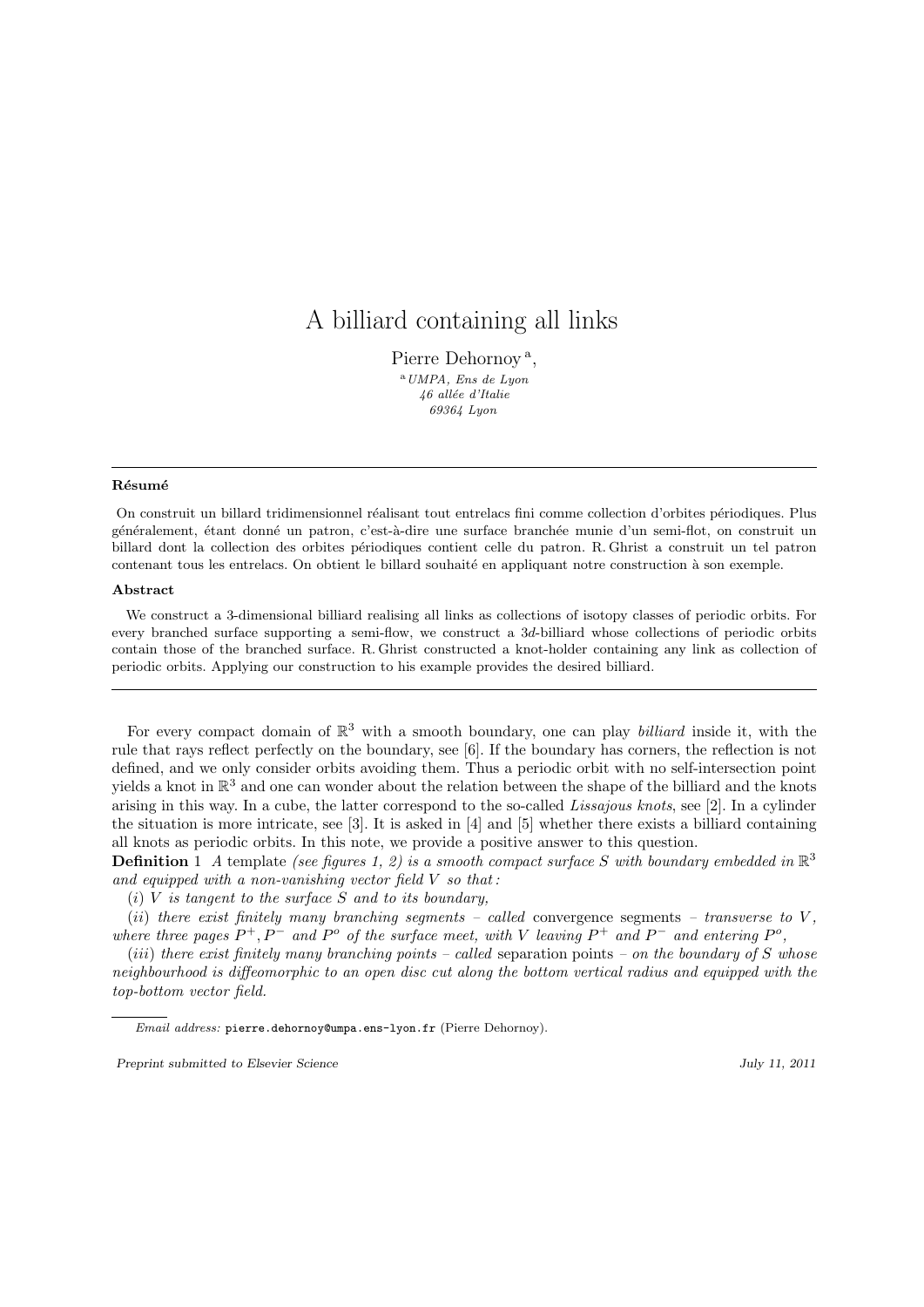

Figure 1. How does a template look like. A generic point, a convergence segment and a separation point. Ce  $\dot{a}$  quoi ressemble un patron. Un point générique, un segment de  $convergence$  et un point de séparation.



Figure 2. A generalised Lorenz' template, and the Ghrist's template. Un patron de Lorenz généralisé et le patron de Ghrist.

First suppose we are given a template  $T_0$  that can be immersed into the plane (for example Ghrist's template works, but not the generalized Lorenz')<sup>1</sup>. Distort it into  $T_1$  in such a way that the projection of  $T_1$  on the horizontal plane is obtained by gluing ribbons with slopes  $(\pm 1, 0)$  or  $(0, \pm 1)$  for generic points, isosceles-rectangular triangles for changes of direction, ribbons with slope  $(0, -1)$  for convergence segments, and parabolic church shapes.

These patterns are depicted on figures 3 and 4. Note that they fit well into the integer lattice  $\mathbb{Z}^2$ . Now we associate a billiard  $B_1$  to  $T_1$  by lifting it in  $\mathbb{R}^3$ so that ribbons are 1 unit thick along the vertical direction and match with each other. Convergence segments deserve a special treatment depicted on figure 6. There could be level gaps, but these can be settled using vertical double bends, see figure 7.



Figure 3. Patterns for the template  $T_1$ . Pièces du patron  $T_1$ .



Figure 4. Ghrist's template distorted into a T1-like template. Le patron de Ghrist  $d\acute{e}form\acute{e} pour \acute{e}tre de type T_1.$ 

Our claim is the following

**Theorem 2** For every template  $T_0$  embedded in  $\mathbb{R}^3$ , every finite collection of periodic orbits of  $T_0$  is isotopic to a finite colletion of periodic orbits of the billiard  $B_1$  constructed above. Applying this to Ghrist's template yields

**Corollary 3** There exists a domain in  $\mathbb{R}^3$  with a piecewise smooth boundary (see figure 9) so that any link appears as a family of periodic billiard trajectories.

Proof We only prove the theorem for knots, the case of links being similar.

Let  $\gamma_0$  be a periodic orbit on  $T_0$ . Since the templates  $T_0$  and  $T_1$  are isotopic, there exists a periodic orbit  $\gamma_1$  of  $T_1$  isotopic to  $\gamma_0$ . Let p be an arbitrary point on  $\gamma_1$ . One associates an infinite periodic word  $w_{\gamma_1,p}^{\mathbb{N}}$  on the alphabet  $\{0,1\}$  so that when one follows  $\gamma_1$ , the sequence of left/right-choices at separation points is described by the letters of  $w_{\gamma_1,p}^{\mathbb{N}}$ .

Let q be a point inside  $B_1$ , and suppose that it projects to  $T_1$  on a point where the flow is parallel to the y-direction. Call  $(x_q, y_q)$  the horizontal coordinates of q and  $z_q$  the vertical one (along which the

<sup>1.</sup> For orientable templates, the so-called bell trick can do the job.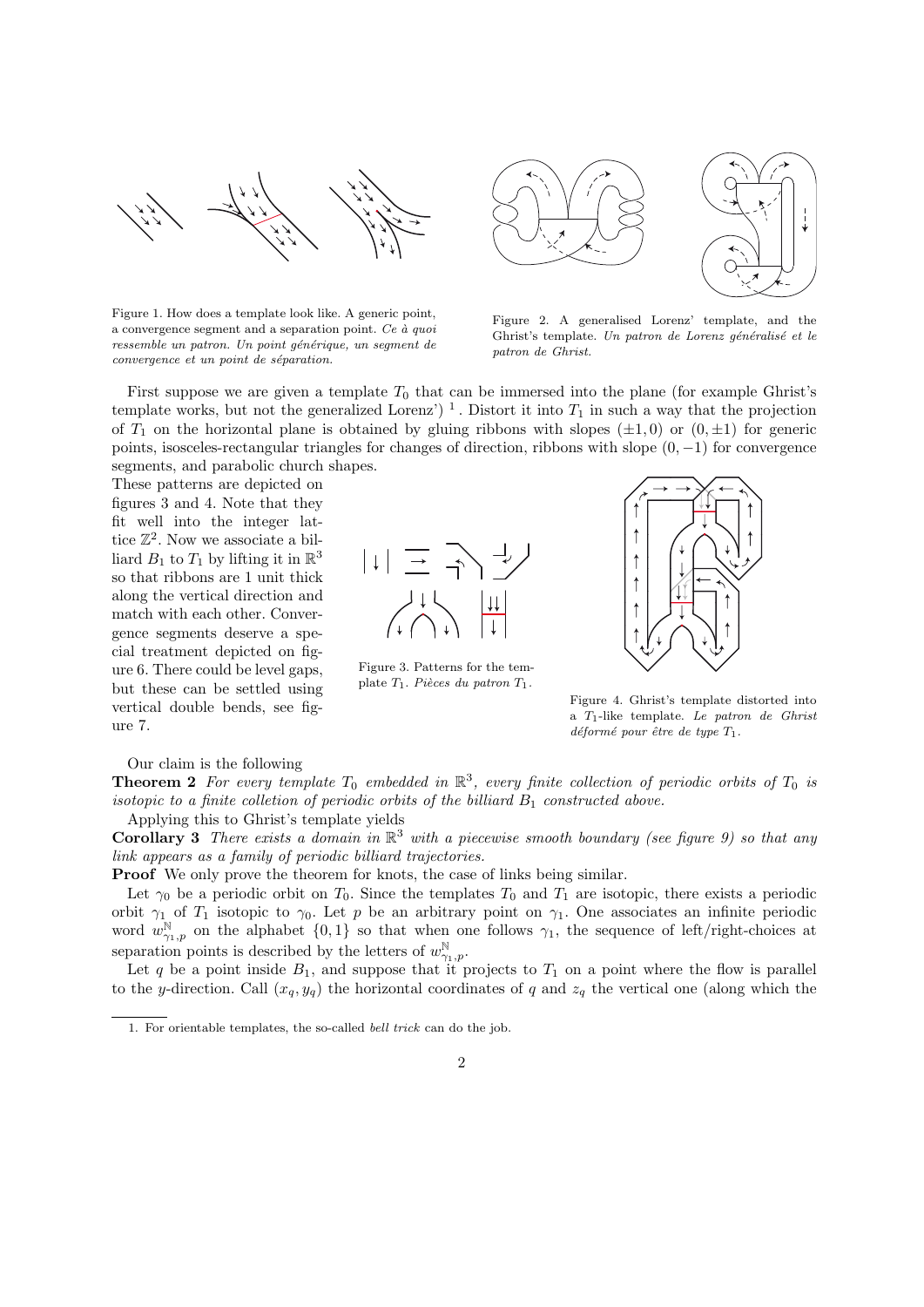

Figure 5. How to realize a separation point using billiards: on the left side a horizontal cut. The left two curves are confocal parabolæ, the exterior one being homothetic to the interior one by a factor 2. In this way, vertical entering rays go out vertically and their mutual distances are doubled. The same thing holds on the right of the separation point. Réalisation d'un point de séparation par un billard. Les deux courbes de gauche sont des paraboles confocales, l'externe ´etant homoth´etique de l'interne par un facteur 2. Ainsi les trajectoires arrivant verticalement par le haut sortent verticalement et leurs distances mutuelles sont  $doublées.$  La même chose se produit à droite du segment de séparation.



Figure 6. How to realize a convergence segment by billiards: a vertical cut. The shape is the same as for separation points, but the flow is reversed, and the shape turned 90◦ along the y-direction. Réalisation d'un segment de convergence. On prend la même pièce que pour les points de séparation, en la tournant verticalement. Le flot est également renversé.

projection is performed). Playing billiard in  $B_1$  along the y-direction does not change  $(x_q, z_q)$ , unless one crosses corners, churches or convergence boxes. In the first case, the restrictions we imposed on possible shapes force a second corner to follow the first one, and the  $x, z$ -coordinates mod 1 are not affected by two consecutive changes of direction. When crossing a church, the x-coordinate is doubled mod 1. Similarly, crossing a convergence box backwards doubles the z-coordinate. In other words, if we play billiard along the y-direction, the future is encoded in the x-coordinate, while the past is encoded in the  $z$ -coordinate. In particular, if q lies on a periodic orbit in the y-direction, the dyadic expansions of  $x_q$  mod 1 and  $z_q$  mod 1 are both periodic and the associated patterns are mirrors one of the other.

It is therefore natural to compare the orbit  $\gamma_1$  on  $T_1$  passing through p and the orbit  $\tilde{\gamma}'_1$  on  $B_1$  passing through  $(0.w_{\gamma_1,p}^{\mathbb{N}}, 0, 0.w_{\gamma_1,p}^{\mathbb{N}})$  and going along the y-direction. Since  $\tilde{\gamma}'_1$  is horizontal except in convergence boxes, it is the lift of a periodic orbit  $\gamma'_1$  in the planar template  $T_1$  considered as a planar billiard. Therefore a knot-diagram of  $\tilde{\gamma}'_1$  is obtained from  $\gamma'_1$  by removing the ambiguities at crossings.

A crossing of  $\gamma'_1$  may arise in three situations only. Either it arises in a corner with two strands in the same box, in which case the previous-or-next corner provides another crossing for the same pair of strands, so that the pair will disappear with a Reidemeister-II-move, see figure 7. Or it arises when different ribbons cross, in which case the same ribbons cross in  $T_1$ . Or it arises at a corner when two ribbons become parallel just before a convergence box, in which case the crossing already exists in  $\gamma_1$ when the two ribbons of  $T_1$  overlap. Therefore, the horizontal projection of  $\tilde{\gamma}'_1$  can be distorted to  $\gamma_1$ using Reidemeister-II-moves only, and so the two knots are isotopic.

We still have to address the case of a half-twist on a non-orientable template. This can be fixed with the billiard of figure 8. So the proof is complete.

Note that our construction can be smoothed so that the boundary of the billiard become a smooth surface. On the other hand the parabolæ are crucial in order to double the coordinates, preventing us to construct a billiard with piecewise-linear boundary. We are left with these two questions :

 $(i)$  Is it possible to construct a polygonal billiard containing all links as periodic orbits?

 $(ii)$  Is it possible to construct a convex billiard containing all links as periodic orbits?